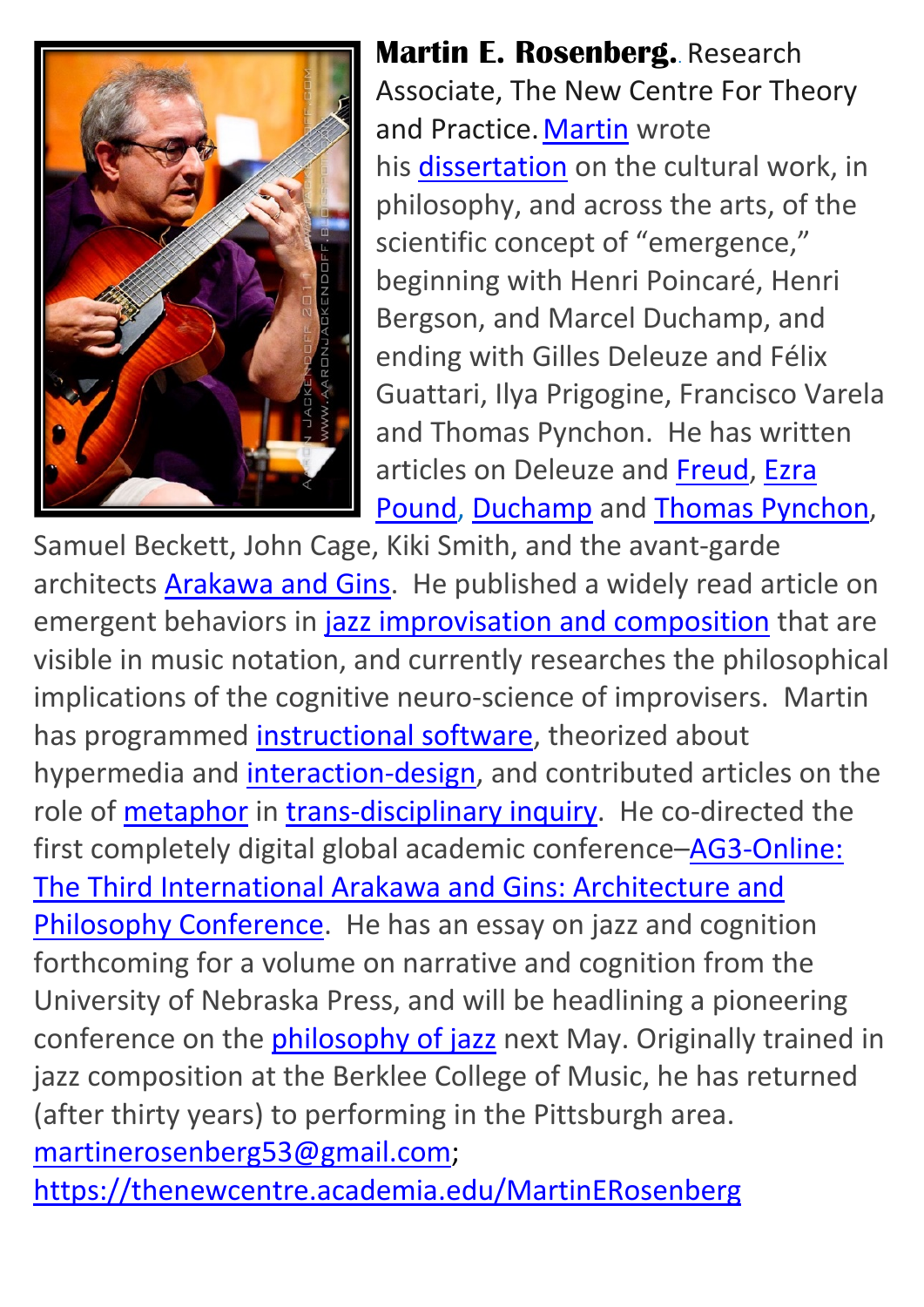## **Cognition, Complexity and Non-Linear Time during Jazz Improvisation**

Contemporary research into the cognitive neuroscience of jazz improvisation demonstrates that the question of intentionality with respect to improvised content becomes complicated by how jazz musicians move from preparing for improvisation (what Berliner calls "thinking in jazz"), to the processes of improvisation "in-themoment," while in "conversation" with other improvisers "saying something," as Ingrid Monsen puts it. There is a complex relationship between thinking musically, and interacting musically: Both Charlie Parker and John Coltrane describe the need to learn everything one can about music, and then, when the moment comes, forgetting everything and just play; while Sonny Rollins says "Don't play the music, man; let the music play you." I argue that their statements are empirical, not poetic.

I call these two stages "projective apprehension," which describes the top-down visualization of harmonic, melodic and rhythmic pathways on an instrument and their 'capture' in spatial schema and proprioception; and "proprio-sentience," which involves the spontaneous enactment of those pathways in visceral response to the aural stimuli emerging from the other members of the ensemble, also "saying something." The first requires feedback loops that stabilize as a global neuronal ensemble emerges within each individual embodied performer. The second requires feedback loops from the individual's proprioceptive responses to the other members of the ensemble, and then, in a process that sometimes creates interference patterns, from the ensemble back to the individual, whose intentionality becomes altered by that feedback.